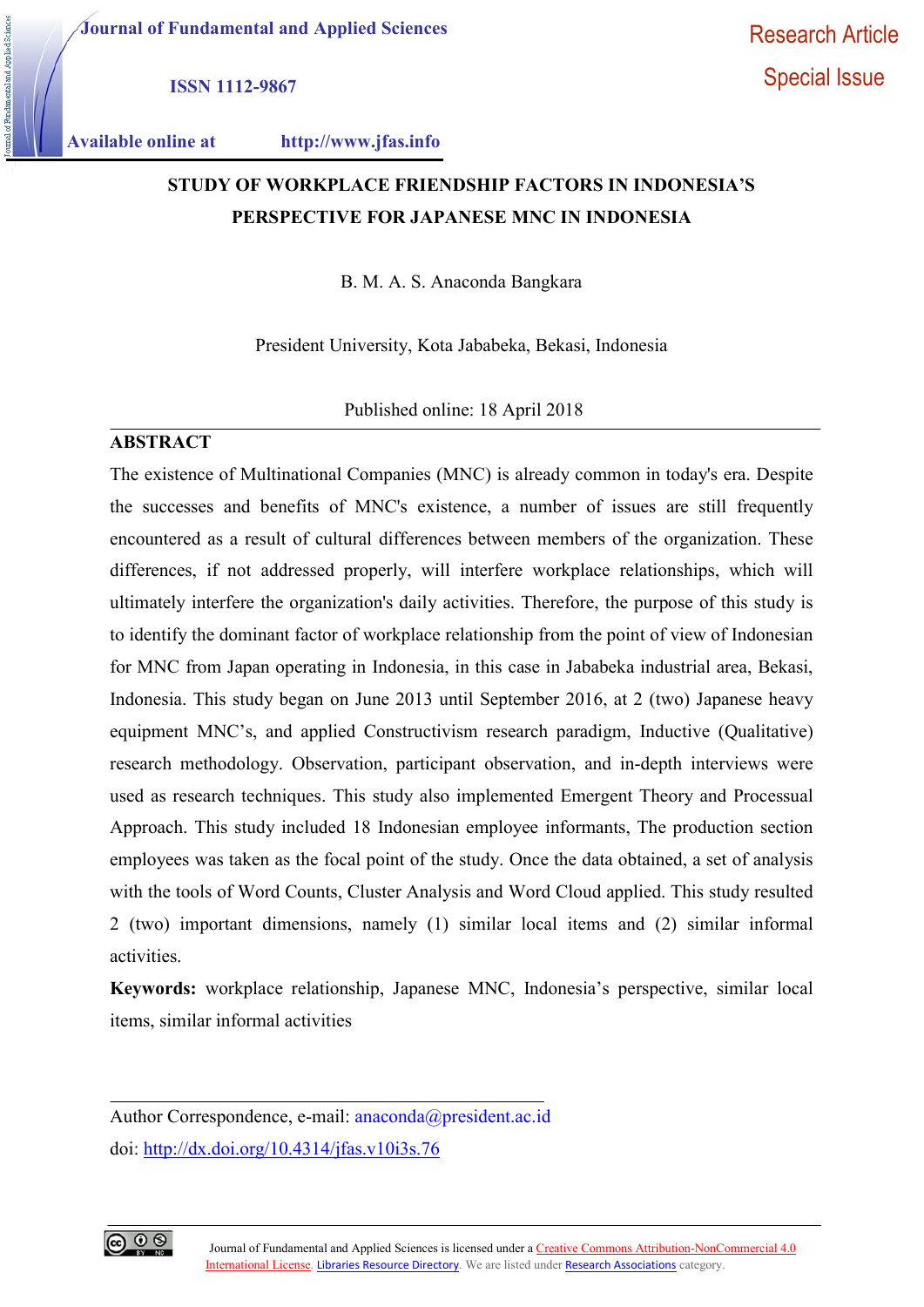# 1. INTRODUCTION

It has been known that communication is one of the important element, especially within business organizations. Many experts have expressed their opinion on this matter. Rosenbaum (2005) said that there are many ways to describe the definition of communication. However, predominantly, there will be the fundamental nature of information being transmitted. This will include a verbal or nonverbal messages, and the process to make the information can be exchanged among individuals in the course of a common system of signs, symbols, or behavior.

Communication also takes place in an organization, as well as multinational companies. McCroskey (2005) defines communication within organizations as a process in which individuals try to express something to other individuals, verbally or nonverbally in the context of formal organizations. At this instant, the word 'process', that was mentioned above, indicates that communication is dynamic and almost always change, in line with the individual change and/or organizational change.

The illustration above is also in formation with the statement of Ali and Haider (2012) which stated that organizational communication is a dynamic process and this will involve a number of communication channels, techniques and also networks.

Within the organization, the communication between superior-subordinate (especially foreign superior and local subordinate) will not just involve upward and downward communication direction, but they will communicate with each other in a number of ways at different level. It can be formal or informal, verbal or nonverbal, and written or oral. Considering the illustration above, it is understandable if the quality of relationships (workplace friendship) among employees will contribute significantly in facilitating this communication process.

In connection with the topic discussed above, some scholars found that there were problems, especially in MNC (MultiNational Companies), such as:

1. Language barrier, this is a very common problem that occur in numerous organization especially MNC, this causes miscommunication and inhibits the establishment of good relationships between superior-subordinate, or among employees (Erkkila, 2010, Feely & Anne-Wil Harzing, 2002).

2. Respect of the ideas, knowledge and cultural differences. It is important for the manager or superior in MNC to respect these differences in order to built good rapport (Bloch & Whiteley, 2009, Forssberg & Malm, 2001).

3. Conflict concerning High Context Culture (HCC) and Low Context Culture (LCC). Usually, the message is interpreted profoundly derived from overall situation, and as a result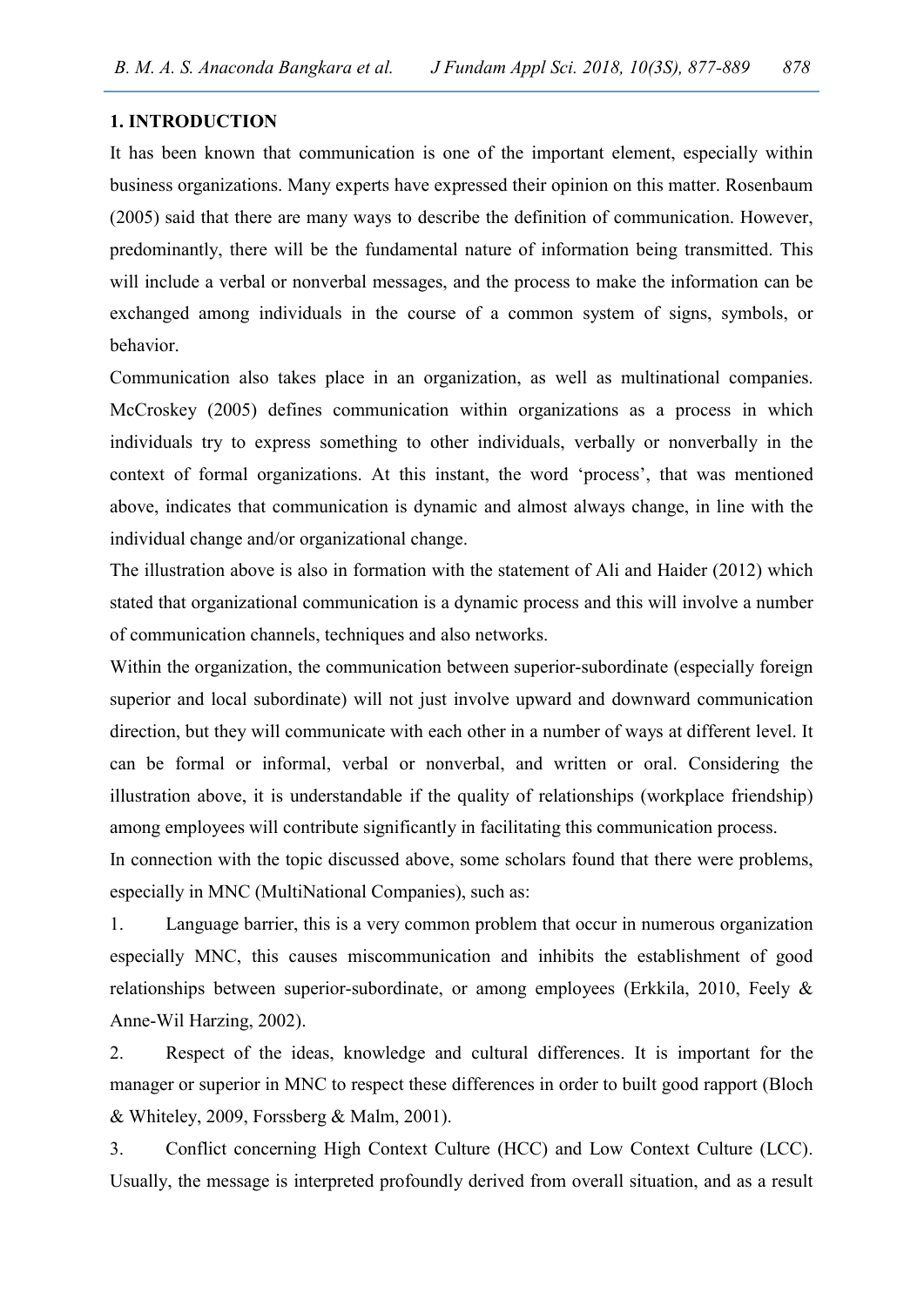the spoken messages can be ambiguous or vague. In HCC, a central value is placed in nonverbal cues, whereas in LCC rely more on the explicit verbal expression. Again, these differences may hamper good relationships. (Erkilla, 2010, Geddie, 1994).

Another issues that have been discussed in relation to communication studies in organizations, especially multinational corporations, can be seen in the following table.

| Year | <b>Authors</b>                     | <b>Issues</b>                          |  |
|------|------------------------------------|----------------------------------------|--|
| 1999 | Jody A Worley, Lawrence L. Bailey, | Communication, Organizational Trust,   |  |
|      | Richard C Thompson, Kurt M         | Technological Change, Organizational   |  |
|      | Joseph, Clara A William            | Change                                 |  |
| 2008 | Sirkka L Jarvenpaa                 | Global Teams, Virtual Organization,    |  |
|      |                                    | Trust, Group Development               |  |
| 2010 | Vesa Peltokorpi                    | Cultural Value, Intercultural          |  |
|      |                                    | Communication, Language                |  |
| 2010 | Linda Erkkila                      | Cross-cultural Communication, Internal |  |
|      |                                    | Communication, MNC, Language           |  |
|      |                                    | <b>Barrier</b>                         |  |
| 2011 | Rachid Zeffane, Syed A Tipu, James | Trust, Communication Effectiveness,    |  |
|      | C Ryan                             | Organizational Commitment, Loyalty     |  |
| 2011 | Shahrina Md Nordin, Mohammed       | Communication Climate, Superiory       |  |
|      | Halib, Zulkipli Ghazali            | Communication, Subordinate             |  |
|      |                                    | Communication, Horizontal              |  |
|      |                                    | Communicatin, Trust, Media Quality     |  |
| 2012 | Akbar Ali, Jahanzaib Haider        | Organizational Communication, Job      |  |
|      |                                    | Satisfaction, Communication Climate,   |  |
|      |                                    | Trust, Opennes                         |  |

Table I. Issues in Multinational Companies Communication

Source: References

From the description above, it appears clearly that issues of trust, group development, language barrier and certainly culture are important issues in organizational communication. Therefore, it is understandable that the contribution of workplace relationship quality is increasingly significant. This is also in line with the results of Xerri, Nelson and Brunetto (2015) research, which states that perceived organizational support was positively correlated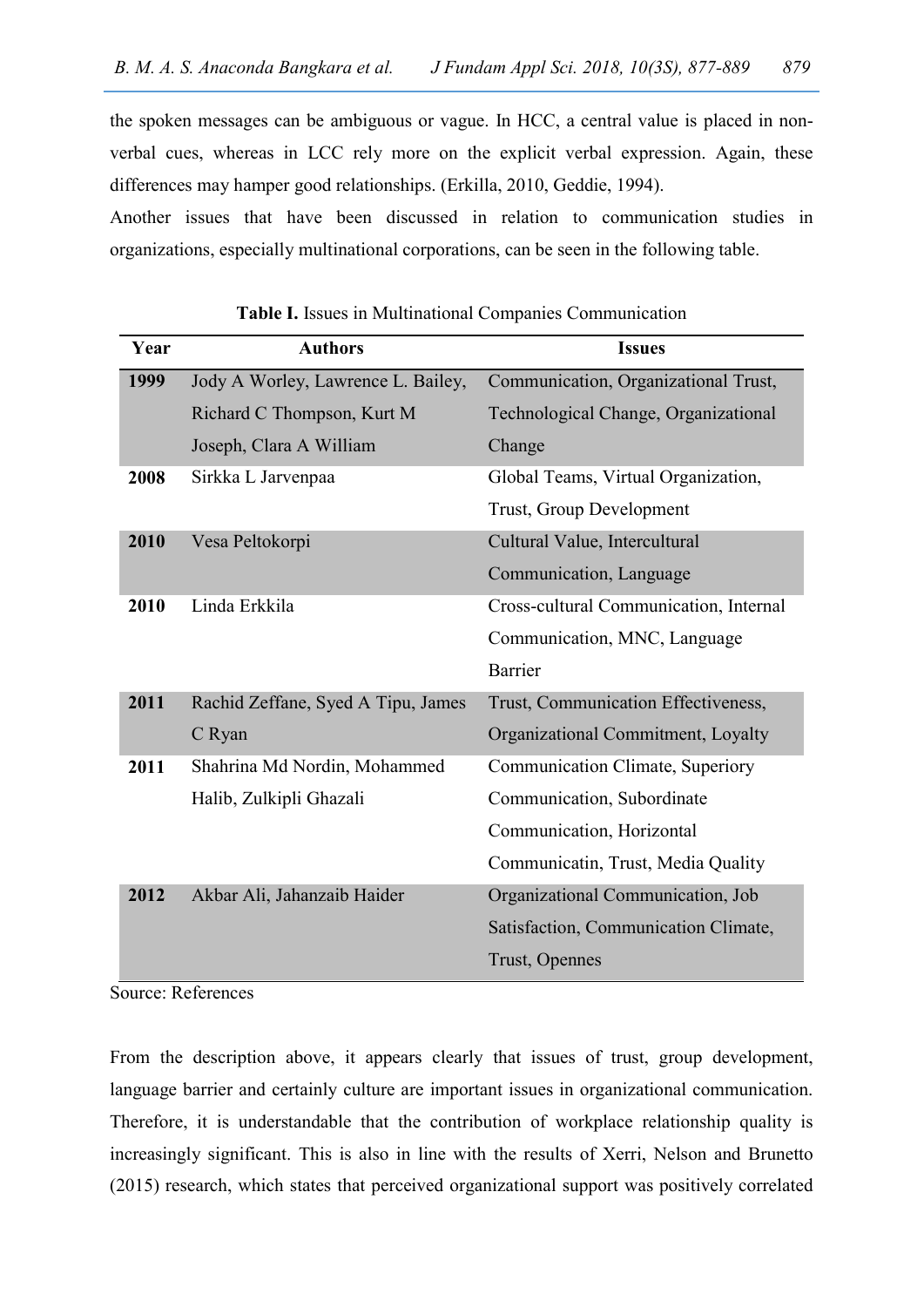with an employee's attitude toward organizational change, and superior-subordinate relationships and perceived organizational support were positively correlated with an employee's emotional attachment to the organization. Therefore, a good conducive working atmosphere is needed, especially for MNC whose members of the organization have different cultural backgrounds, and this should be addressed properly.

#### 2. WORKPLACE RELATIONSHIP

Workplace relationship is a unique interpersonal relationship within an organization. It has an important insinuation for the individual in the relationship and also the organization in which this relationship happen and develop. Numerous studies were conducted and indicated that workplace relationship directly contribute to worker's ability to work.

Because workers spend on average about 40 hours a week at work, these long hours will result in friendship in the workplace. This relationship can have a positive impact on employee performance. However, it can also happen in opposite direction.

Gordon and Hartman (2009) stated that, spending a lot of time at work, will result in friendship among employees in the workplace. Friendship is defined as a voluntary interdependence between two or more people over time. It is intended to facilitate the socioemotional goals of the participants, and may involve different types and degrees of friendship, affection and mutual assistance.

According to Lee and Park (2006), friendship in the workplace can be called blendedfriendship that can have a positive contribution on employee performance, and may lead to: increase of work cohesiveness, more satisfied and committed employees, increased productivity, increased goal attainment, increased positive feeling about organization, better job performance, and reduce the level of turn over.

However, in relation to workplace relationship, one of the most important relationships is, the relationship between superior and subordinates. This relationship is considered to have a major contribution on employee performance. Positive relationships can take the form of different types of exchanges between the superior and subordinates. That may include numerous activities, such as, discussing work-related issues, involvement in the decisionmaking process, availability of superiors at times when needed, and this may give a positive contribution on employee performance.

Effective superiors recognize everyone as individuals with different values and beliefs. Superiors need to realize that childhood experiences, ethnic backgrounds and religious heritage determine individual personality, values, and beliefs. Taking into account these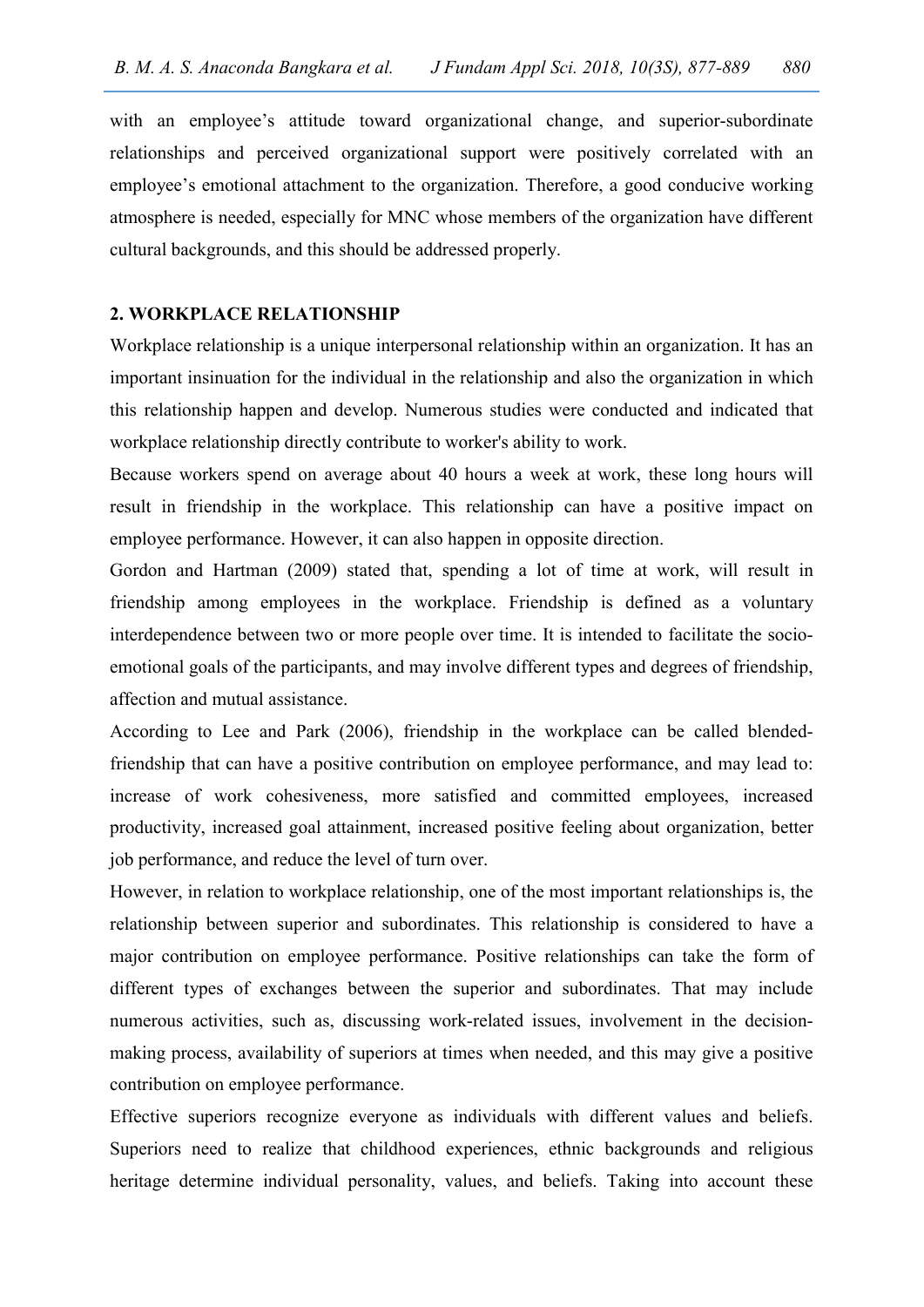individual differences, a superior may avoid many misunderstandings and can have a more positive contribution to subordinates.

The discussion above is relevant to the existence of MNC in Indonesia. The superior from the origin country or from other countries should interact with the Indonesian employees. Differences may cause problems, subsequently it is necessary to know how to bridge these –at least- cultural differences or gap,

#### 3. RESEARCH QUESTION

In sequence to the discussion above, the research questions that will be used in this particular study is: What are the workplace friendship factors in Indonesia's perspective for Japanese MNC in Indonesia

## 4. RESEARCH OBJECTIVE

The objective of this particular study is to identify the dominant factors of the workplace friendship factors in Indonesia's perspective for Japanese MNC in Indonesia

#### 5. IMPLEMENTATION OF THE STUDY

The implementation of this study began on June 2013 until September 2016, at 2 (two) Japanese heavy equipment MNC's in Jababeka Industrial Estate, Bekasi, Indonesia. This particular study applied Constructivism research paradigm, Inductive (Qualitative) research methodology. Observation, participant observation, and in-depth interviews were used as research techniques. This study also implemented Emergent Theory and Processual Approach which are considered to be very consistent with the objectives of the study.

Due to the limitation of the study, Indonesia is considered as one, eventhough Indonesia is consist of at around 17,000 islands, 1,128 tribes and 746 local languages. Taking into account that the location of study was in the West Java Province in Indonesia, the largest and second largest of population in Indonesia are Javanese (Java tribe) and Sundanese (Sunda tribe), then Indonesia will be represented by Javanese and Sundanese.

This study included 18 (eighteen) Indonesian employee informants, The production section employees was taken as the focal point of the study, because this section will determine the success of the business. No product no business. Once the data obtained (in according to enhance the credibility and dependability for this qualitative research, researcher applied triangulation, which assisted with another researcher), a set of analysis with the tools of Word Counts, Cluster Analysis and Word Cloud applied.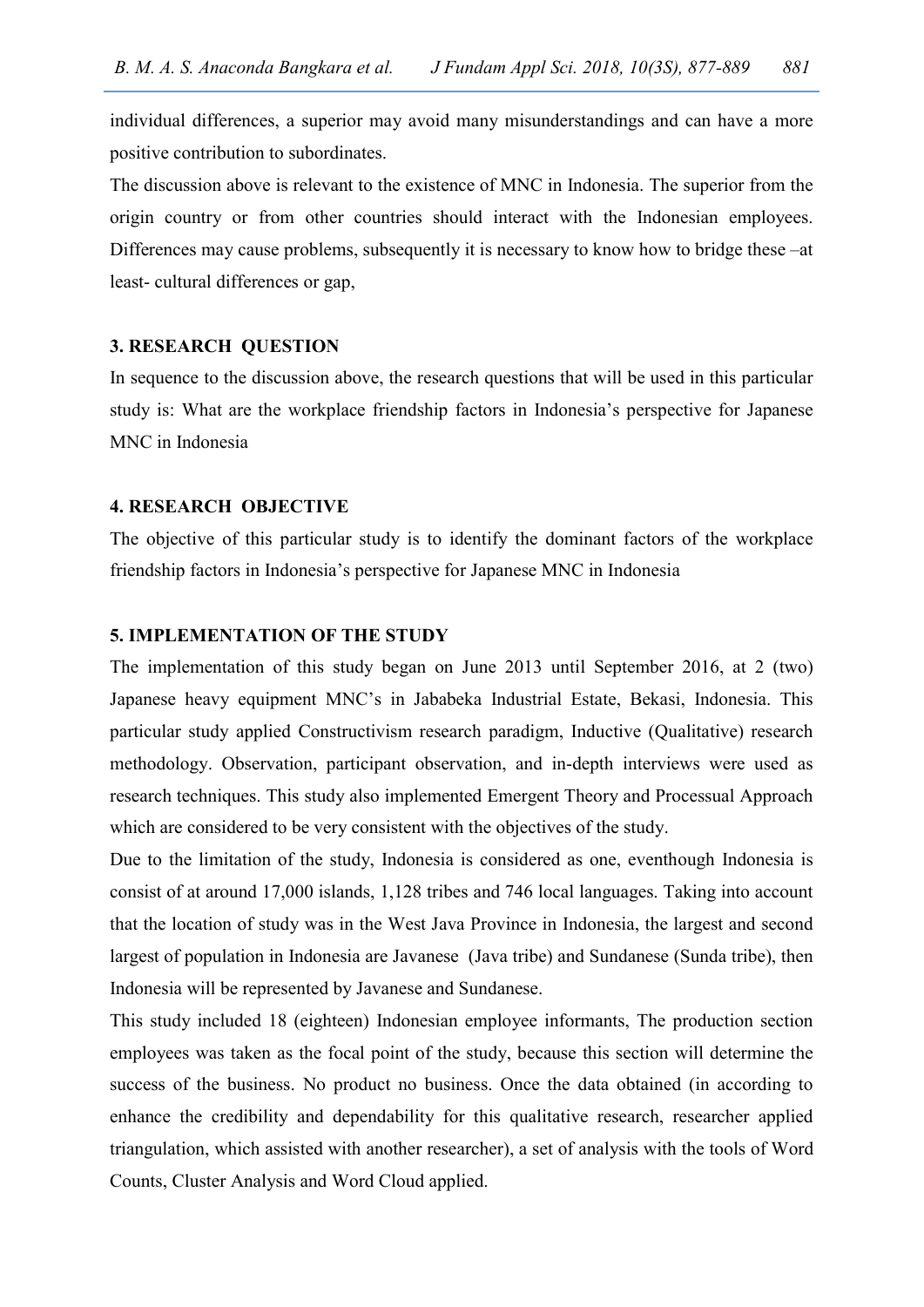Gaur and Ebrahimi (2013) stated that Trust and Communication are the important dimensions for effective superior-subordinate relatonship. Therefore, these 2 (two) dimensions are used in this particular study to form the study protocol, as a basis during the study, as follows.

| Year | <b>Author/s</b> |            | <b>Dimension/s</b>             |
|------|-----------------|------------|--------------------------------|
| 2002 | Shockley        | $\&$       | (1) Accurate information,      |
|      | Zalabak         |            | (2) Explanations for           |
|      |                 |            | decisions, (3) openness        |
| 2005 | Adler           | &          | $(1)$ Acknowledgement, $(2)$   |
|      | Kranowitz       |            | Disclosure,                    |
|      |                 |            | $(3)$ Accountability, $(4)$    |
|      |                 |            | Commitment                     |
| 2008 | Frederique      | <b>Six</b> | (1) Creation of a culture so   |
|      | & Ardnt Sorge   |            | that relationships are         |
|      |                 |            | important and showing care     |
|      |                 |            | and concern for the other      |
|      |                 |            | person's needs is              |
|      |                 |            | appreciated, (2) Facilitation  |
|      |                 |            | of relational signalling       |
|      |                 |            | among colleagues               |
|      |                 |            | (vertically and horizontally), |
|      |                 |            | (3) Overt socialization for    |
|      |                 |            | newcomers, so that they        |
|      |                 |            | understand the values and      |
|      |                 |            | principles of the              |
|      |                 |            | organization, (4) processes    |
|      |                 |            | to manage, match and           |
|      |                 |            | develop employees'             |
|      |                 |            | professional competencies.     |

Table II. Protocol for the dimension of Trust

Source: references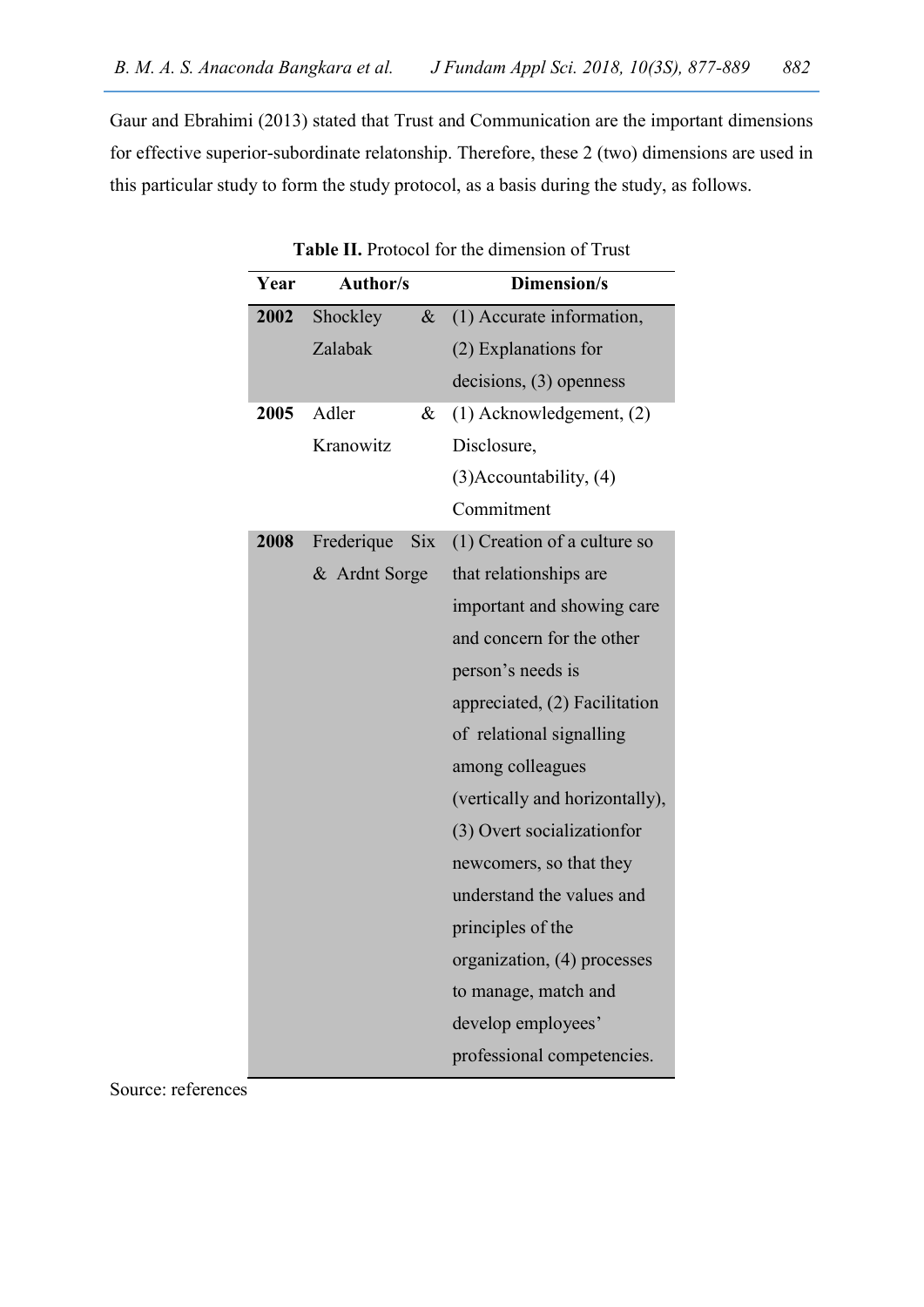|      | Year Author/s         | Dimension/s            |  |
|------|-----------------------|------------------------|--|
| 2011 | Shahrina Md           | (1) communication      |  |
|      | Nordin,               | climate, (2) superiory |  |
|      | <b>Mohammed Halib</b> | communication, $(3)$   |  |
|      | & Zulkipli            | subordinate            |  |
|      | Ghazali               | communication, $(4)$   |  |
|      |                       | horizontal             |  |
|      |                       | communication, (5)     |  |
|      |                       | organizational         |  |
|      |                       | perspective, $(6)$     |  |
|      |                       | organizational         |  |
|      |                       | integration and (7)    |  |
|      |                       | media quality          |  |
| 2012 | Akbar<br>Ali<br>&     | (1) communication      |  |
|      | Jahanzaib Haider      | climate, (2) formal    |  |
|      |                       | communication and (3)  |  |
|      |                       | informal               |  |
|      |                       | communication          |  |

Table III. Protocol for the dimension of Communication

Source: references

Study Protocol above was used as the basis for observation, participant observation and indepth interview. In order to preserve the meaning of communication, all in-depth interviews are conducted in Bahasa Indonesia. As mentioned earlier, once the data collected, an analysis phase commenced with word counts, followed by cluster analysis, word cloud analysis, aided by nvivo software, and generated the following.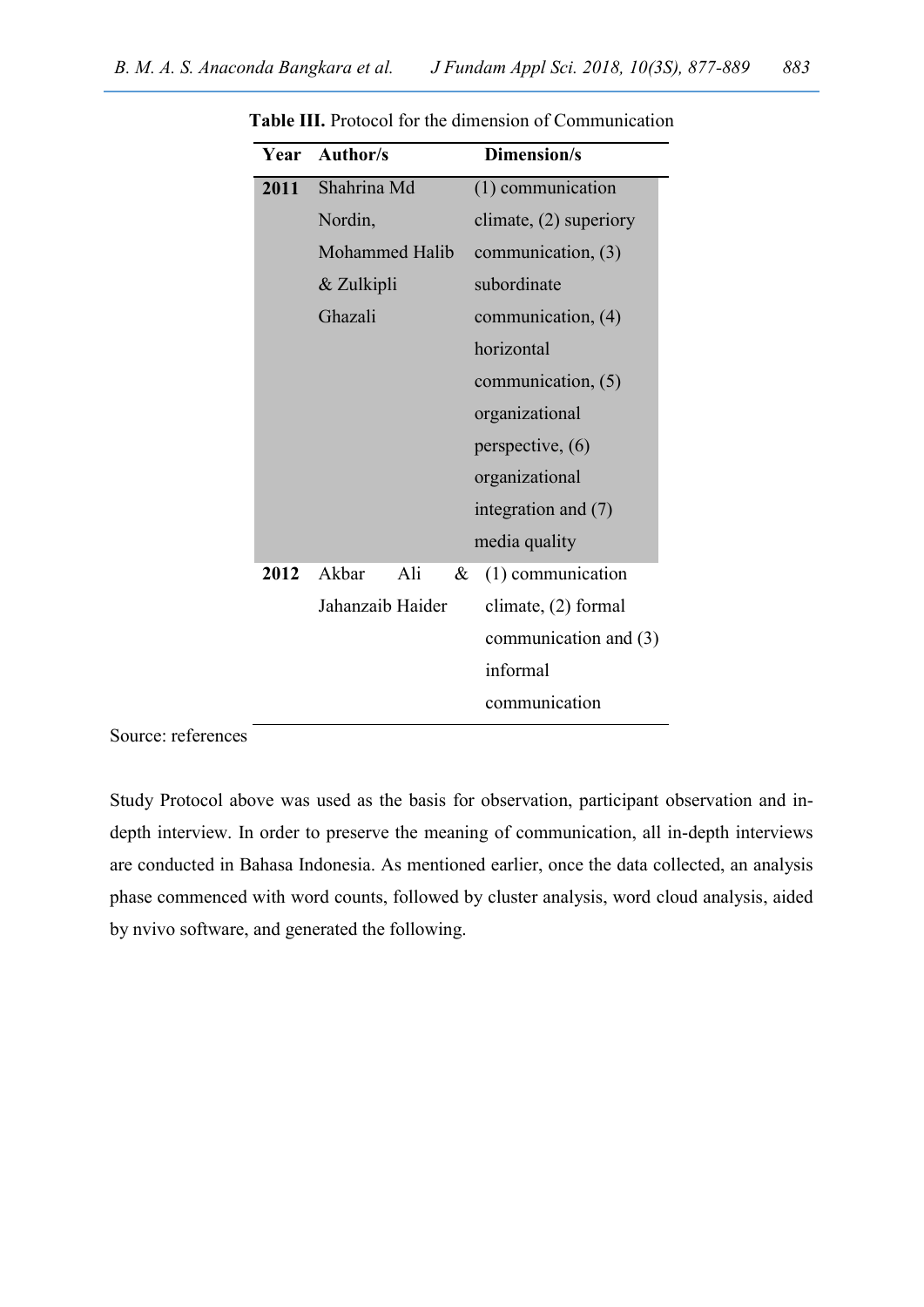|                  | Word        | Length         | Count | $(\%)$ |
|------------------|-------------|----------------|-------|--------|
|                  | yang        | 4              | 19    | 2,76   |
|                  | atau        | $\overline{4}$ | 18    | 2,62   |
|                  | kita        | 4              | 16    | 2,33   |
|                  | saya        | 4              | 15    | 2,18   |
|                  | seperti     | 7              | 13    | 1,89   |
|                  | akan        | $\overline{4}$ | 12    | 1,74   |
|                  | asal        | 4              | 11    | 1,60   |
|                  | berdasarkan | 11             | 11    | 1,60   |
|                  | bersepeda   | 9              | 11    | 1,60   |
| Similar<br>Local | berteman    | 8              | 11    | 1,60   |
| Items            | kota        | 4              | 9     | 1,31   |
|                  | memang      | 6              | 9     | 1,31   |
|                  | memudahkan  | 10             | 9     | 1,31   |
|                  | propinsi    | 8              | 9     | 1,31   |

Table IV. Word Counts (1)

Source: analysis result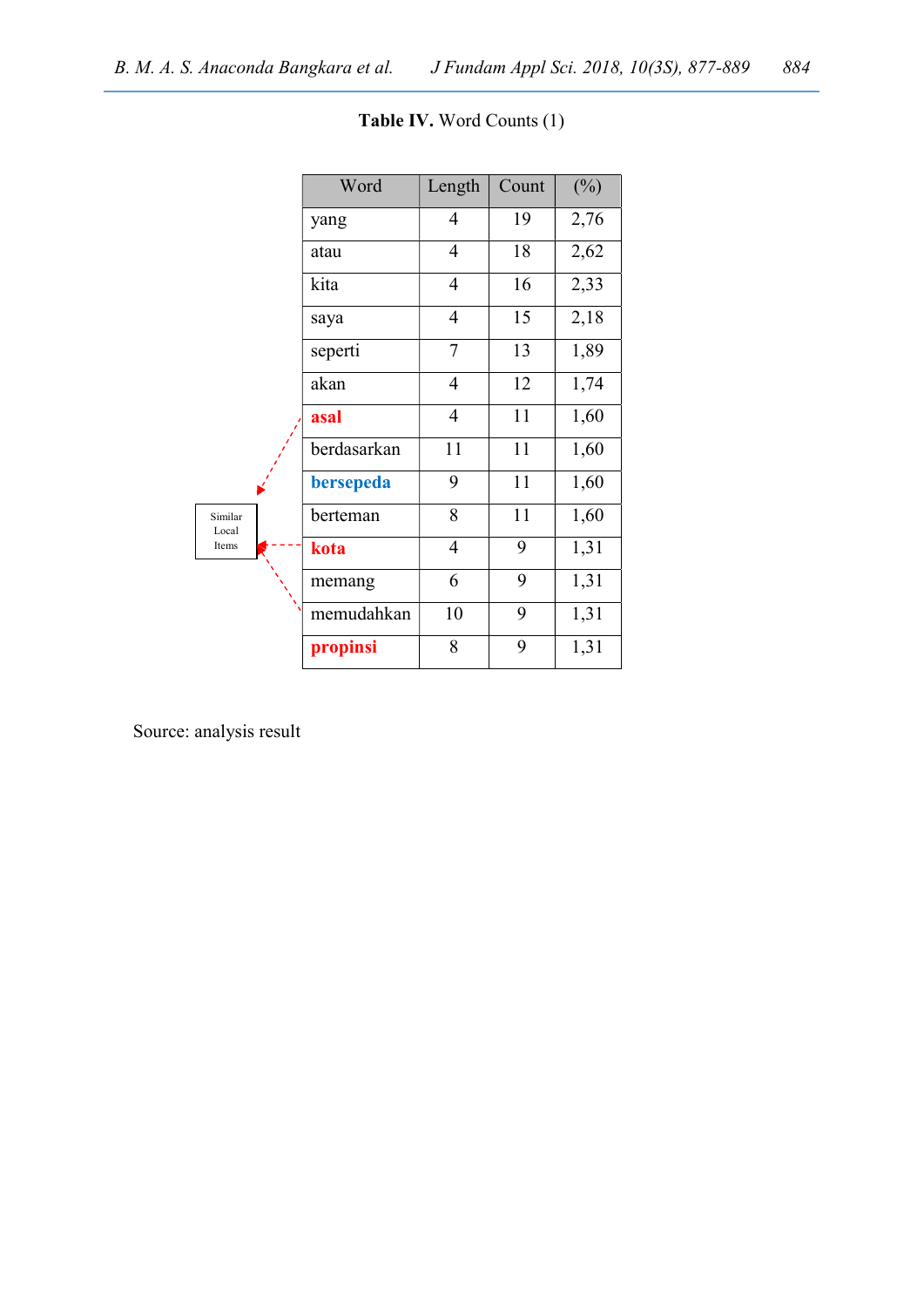|                        | Word       | Length         | Count          | $(\%)$            |
|------------------------|------------|----------------|----------------|-------------------|
|                        | bersepeda  | 9              | 11             | 1,60              |
|                        | berteman   | 8              | 11             | 1,60              |
|                        | kota       | $\overline{4}$ | 9              | 1,31              |
|                        | memang     | 6              | 9              | 1,31              |
|                        | memudahkan | 10             | 9              | 1,31              |
|                        | propinsi   | 8              | 9              | 1,31              |
|                        | teman      | 5              | 9              | 1,31              |
|                        | tidak      | $\overline{5}$ | 9              | 1,31              |
| Similar                | dalam      | $\overline{5}$ | 8              | 1,16              |
| Informal<br>Activities | hobi       | $\overline{4}$ | 8              | 1,16              |
|                        | kegiatan   | 8              | 8              | 1,16              |
|                        | mendapat   | $\overline{8}$ | $\overline{8}$ | 1,16              |
|                        | mudah      | $\overline{5}$ | 8              | $\overline{1,16}$ |
|                        | satu       | $\overline{4}$ | 8              | 1,16              |
|                        | secara     | 6              | 8              | 1,16              |
|                        | umum       | $\overline{4}$ | 8              | 1,16              |
|                        | lingkungan | 10             | $\overline{7}$ | 1,02              |
|                        | bahasa     | 6              | 6              | 0,87              |
|                        | orang      | $\overline{5}$ | 6              | 0,87              |
|                        | adanya     | 6              | 5              | 0,73              |
|                        | alam       | 4              | 5              | 0,73              |

Table IV. Word Counts (2)

Source: analysis result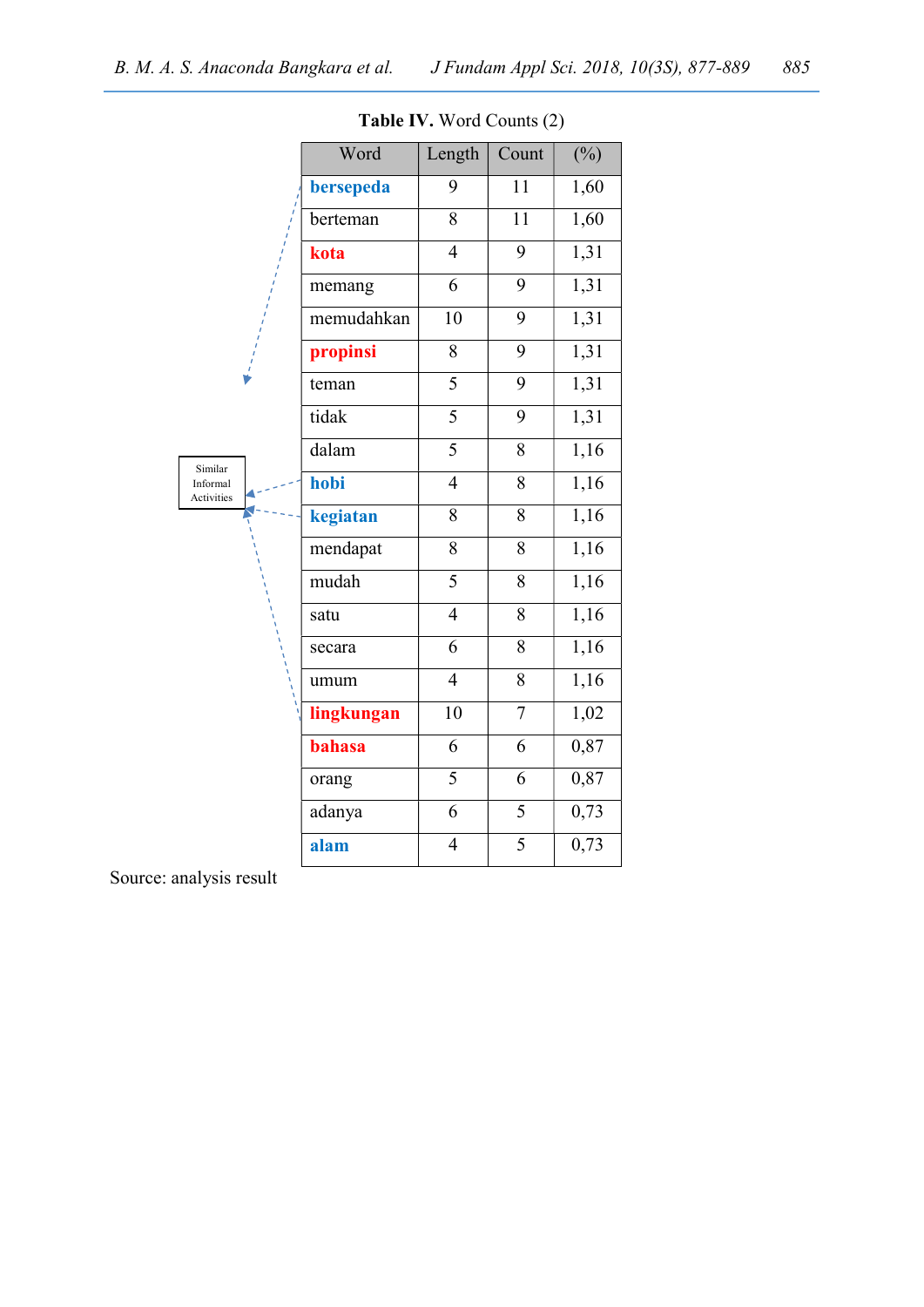## Table V. Cluster Analysis



Source: analysis result

Table VI. Word Cloud



Source: analysis result

From the above discussion, it can be seen that there are 2 (two) important dimensions, namely (1) similar local items and (2) similar informal activities.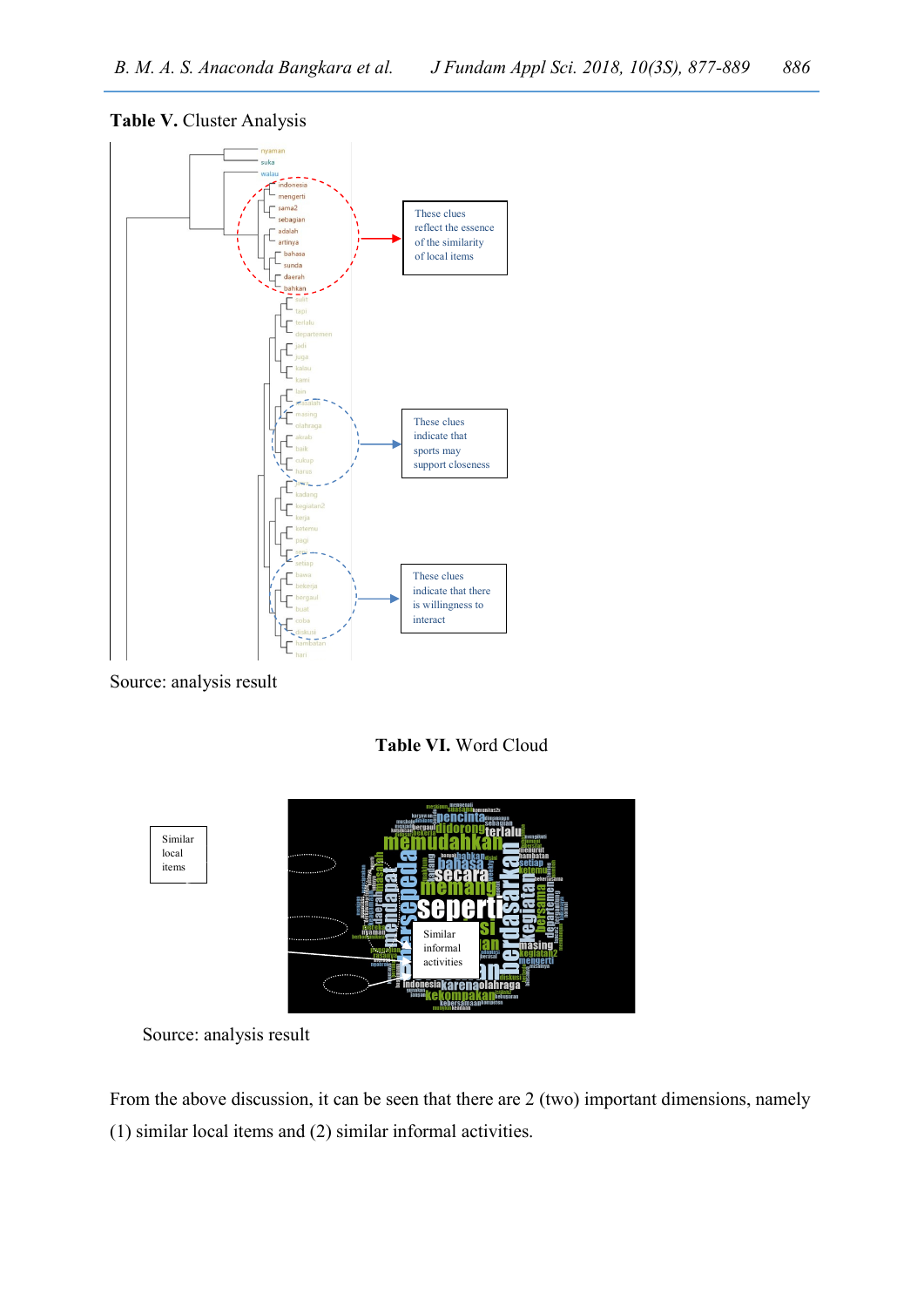#### 6. CONCLUSION

Answering the research questions, it can be concluded that there are 2 (two) important dimensions that must be considered by foreign superior concerning to build workplace relationship with local subordinate, namely (1) similar local items and (2) similar informal activities.

As can be seen in the analysis section above, similar local items are built from the aspect of similarity of origin and language. Obviously, it is impossible to make foreign superiors have similarity of region origin with local subordinate. Therefore, what might be done is from the language factor. It is highly recommended for foreign superior to use the greeting of someone in Indonesian way, even in the local way of Java or Sunda. So, for example, greet someone who was previously done in the Japanese way, like Amir San, changed into Mas Amir (greeting way of Java) or Kang Amir (greeting way of Sunda). Use of some Sundanese terminology, such as 'punten' (I do apologize) or 'wilujeng enjing' (good morning) and, things similar to this will make the 'distance' closer and both parties may increasingly be conscious of the differences and respond positively.

As for informal activities, it is strongly recommended that foreign superiors are willing to involve themselves with various informal activities, commonly conducted in Indonesia, such as the people's festivals on Independence Day of the Republic of Indonesia, various games are usually done on the commemoration of Kartini Day (one of the prominent female hero of Indonesia), religious community activities (because the majority of Indonesian people are Moslems), such as breaking the fast, Halal bihalal, and also attending wedding invitations. When attending wedding invitations or similar formal invitations, foreign superiors are advised to be able to shake hands with Sundanese way, that is to shake hands with both hands clipped and then greeted to the intended person.

Through these things, it is expected that the workplace friendship will be well built.

## **REFERENCES**

Adler, Peter S., Kranowitz, Jeremy L. (2005): A Primer on Perceptions on Risk, Risk Communication and Building Trust, The Keystone Center.

Ali, Akbar., Haider, Jahanzaib. (2102): Impact on Internal Organizational Communications on Employee Job Satisfaction – Case of some Pakistani Banks, Global Advance Research Journal of Management and Business Studies.

Bloch, S., Whiteley, P. (2009): How to Manage in a Flat World: Ten Strategies to Get Connected to Your Team Wherever They Are, Upper Saddle River, NJ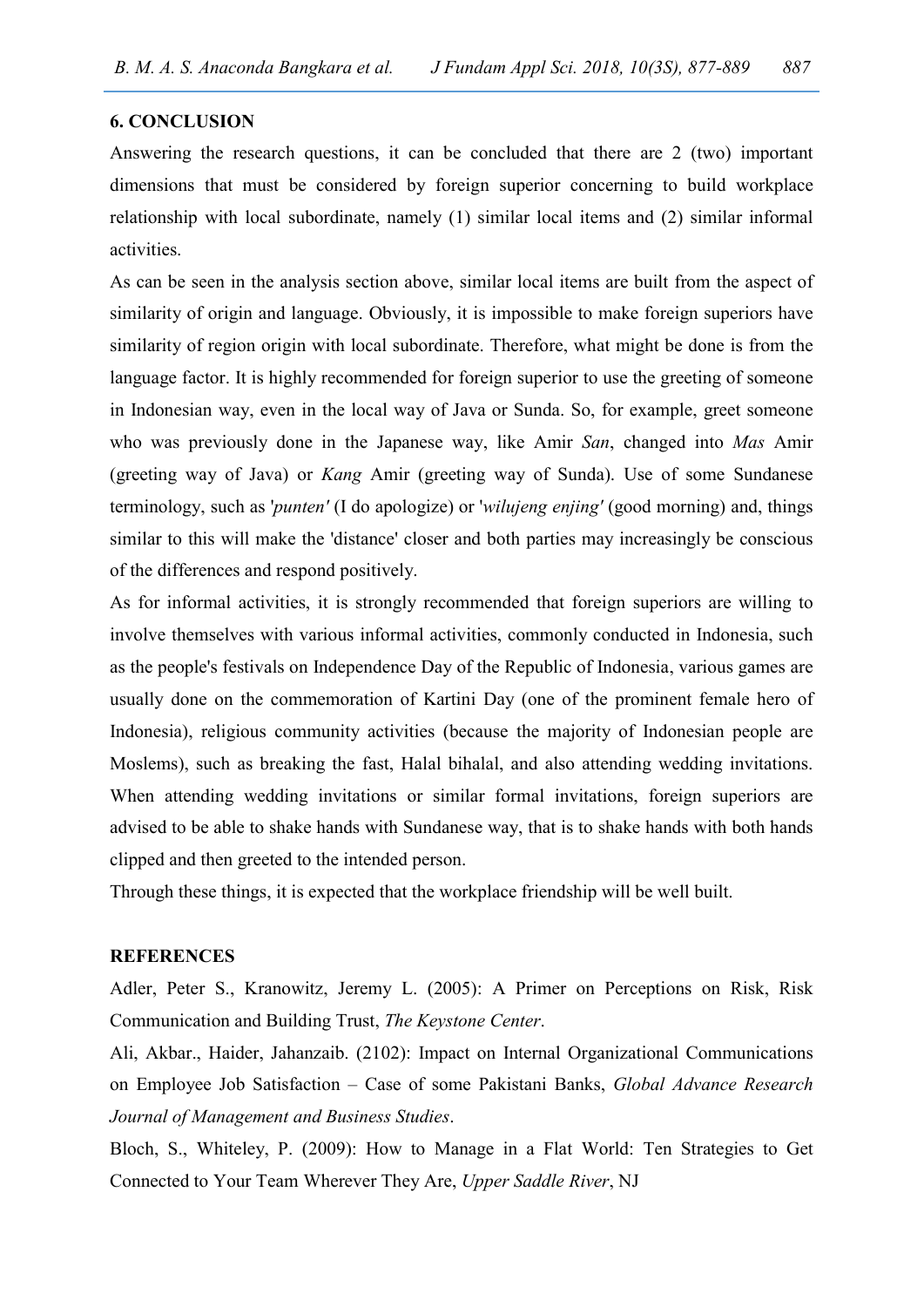Erkkila, Linda. (2010): Internal Communication Issues in a Multinational Company: Logonet Group, Tampereen Ammattikorkeakoulu, University of Applied Science

Feely, Alan J., Harzing, Anne-Wil. (2002): The Language Barrier and its Application for HQ-Subsidiary Relationship, Cross-cultural Management, An International Journal.

Fossberg, Sanna., Malm, Siiri. (2001): Internal Communication in an MNC an underestimated key to success, International Business Master Thesis.

Gaur, Mamta., Ebrahimi, Narges. (2013): Understanding Workplace Relationships - With Special Reference to Superior-Subordinate Relationship – An Important Dimension Having Impact On The Success, Growth And Performance of the Employees And Organization, International Journal of Research and Development.

Geddie, T. (1994): Leap Over the Barriers of Internal Communication, Communication World, Vol 11.

Gordon, J., Hartman, R. L. (2009): Affinity-seeking strategies and open communication in peer workplace relationships. Atlantic Journal of Communication,

Jarvenpaa, Sirkka L., Wernick, Alina (2008): Open Innovation Network: The Evolution of Bureaucratic Control.

Lee, Ho-Uk., Park, Jong-Hun. (2006): Top Team Diversity, Internationalization and the Mediating Effect of International Alliances, British Journal of Management.

McCroskey, James L., McCroskey, Linda L., Richmond, Virginia P. (2005): Organizational Communication for Survival, Making work, work, Pearson Education Inc.

Peltokorpi, Vesa. (2010): Intercultural Communication in Foreign Subsidiaries: The Influence of Expatriate Language and Cultural Competence, Scandinavian Journal of Management.

Nordin, Shahrina., Halib, Mohammed., Ghazali, Zulkipli. (2011): The Impact of Formalization and Centralization on Organizational Communication: A Study on a Highway Concessionaire in the Klang Valley Malaysia, Review of Management and Creativity.

Rosenbaum, T. (2005): Effective Communication Skills for Highway and Public Works Officials, New York: Cornell University

Shockley-Zalabak, Pamela. (2002): Protean Places: Teams across Time and Space, Journal of Applied Communication Research.

Six, Frederique., Sorge, Ardnt. (2008): Creating a High-Trust Organization: An Exploration into Organizational Policies that Stimulate Interpersonal Trust Building, Journal of Management Studies.